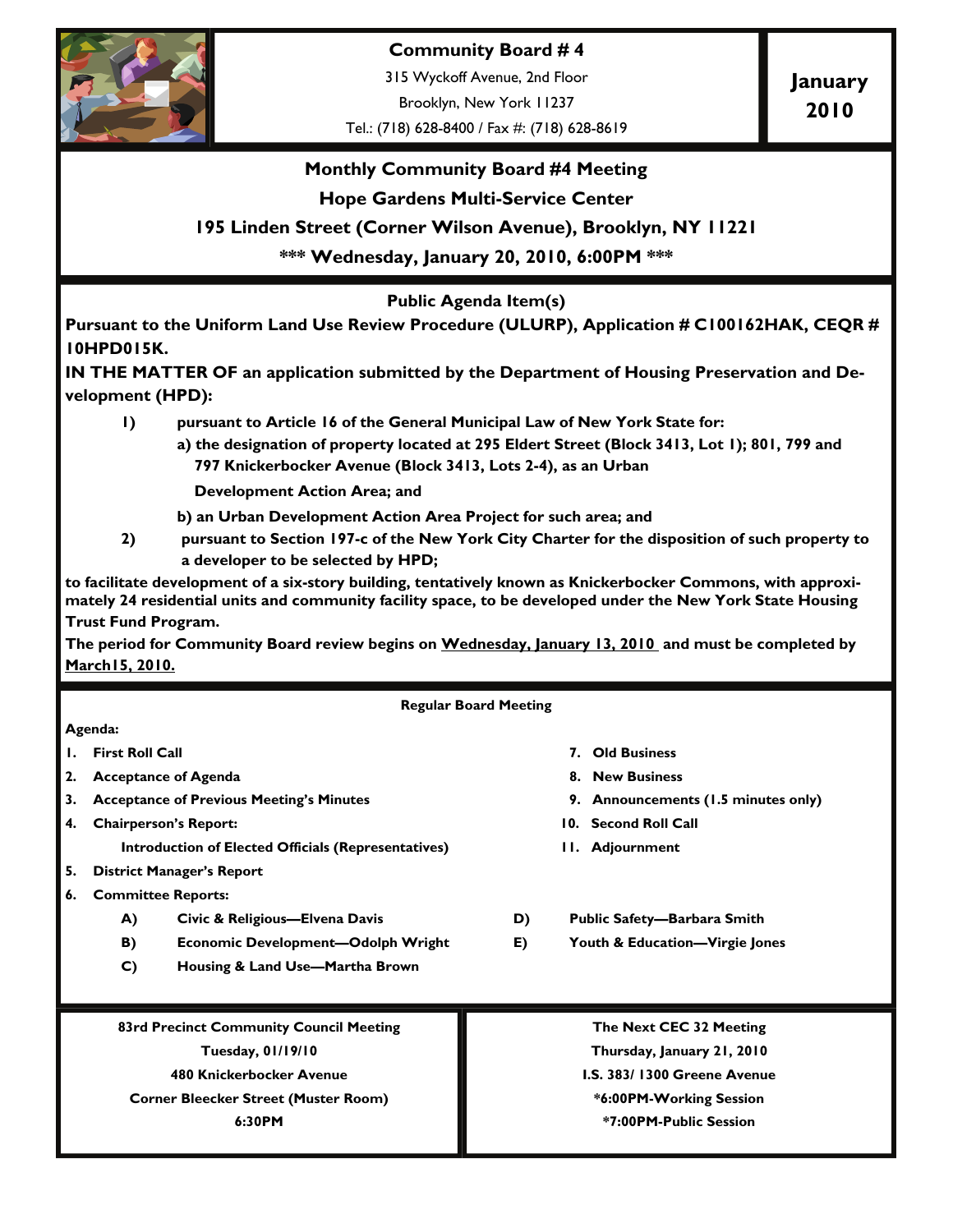

lanuoni

# **FIRE DEPARTMENT CITY OF NEW YORK CPR TO GO!**

The FDNY is now teaching free CPR in your neighborhood! The FDNY has EMS Stations in every borough hosting two classes one night per month, every month!

# **One hour sessions at 6PM and 7PM**

**Beginning January 5th, 2010** 

# **Brooklyn:**

Second Tuesday of the month

Station 32, 347 Bond Street

Between 1st Avenue & Carroll St

# Please e-mail **eichlem@fdny.nyc.gov**

Or call **(718) 999-2413** to reserve your spot

today!

Walk-ins welcome (space permitting)

# **Website: www.nyul.org THE DEPARTMENT FOR THE AGING (DFTA)**

CAREGIVER SERVICES REQUEST FOR PROPOSALS

# **PIN 125 11 CARE 000**

The Department for the Aging (DFTA) is seeking qualified vendors to design and operate innovative programs that provide direct services and extensive community

linkages to support:

- Caregivers of persons 60 years of age or older, and/or
- Grandparent or other relative age 55 and older who lives with and acts as primary caregiver for a child(ren) age 18 or younger

All interested proposers are hereby notified that the Request for Proposals (RFP) will be available for download from the Department's website

(www.nyc.gov/aging) or can be picked up starting:

## **Date: January 5, 2010**

**Time:** 9:00a.m.-5:00p.m.

**Place:** Department for the Aging

2 Lafayette Street

4th floor—Room 400

New York, NY 10007

**Proposals are due no later than 1:00 p.m. on February 17, 2010.**

# **CONSTUCTION TRAINING PROGRAM**

# **(For New York City Residents Only)**

**New York Urban League: Employment Services** is participating in a **construction training program.** Pre-Apprenticeship Training is a full time program that runs from Monday through Friday 7:30AM to 3:30PM for 17 weeks. Commitment to the full 17 weeks is required. If you meet all the requirements you can complete an application at the email address below. **Classes begin in February 2010-You can also call to start the application process.** Must be 18 to 24 years old by the end of the 17 weeks.

**For additional information please contact** 

**Betsy Robles Employment Counselor New York Urban League 1530 East 222nd Street Bronx, NY 10469 Office: (718) 944-3734x227 Email: brobles@nyul.org**

# **TIMEBANKSNYC**

# **Where Everyone's Time is Valuable**

**TimeBanksNYC** is a free resource for connecting individuals who recognize that each person has talents to share, and that the overall community is strengthened when neighbors help one another with a wide range of services. The TimeBanking model relies on the strengths and assets of individuals to bolster the overall community. It is a way for people to share their skills, spread their passions, meet their neighbors, and support each other.

We have a neighborhood site in each of the five boroughs and have plans to open approximately 25 additional sites within the next year. We hope that you will become a member of **TimeBanksNYC** and that your service exchanges will be rewarding and helpful.

# **Contact Our Neighborhood Sites:**

**Bronx:** norwood@timebanksnyc.org/(646) 529-1212 **Brooklyn:** flatbush@timebanksnyc.org/(718) 284- 5824x52222

**Manhattan:** uppereastside@timebanksnyc.org/(646) 529- 1224

**Queens:** flushing@timebanksnyc.org/(646) 529-1224 **Staten Island:** northshore@timebanksnyc.org/(646) 529- 1069